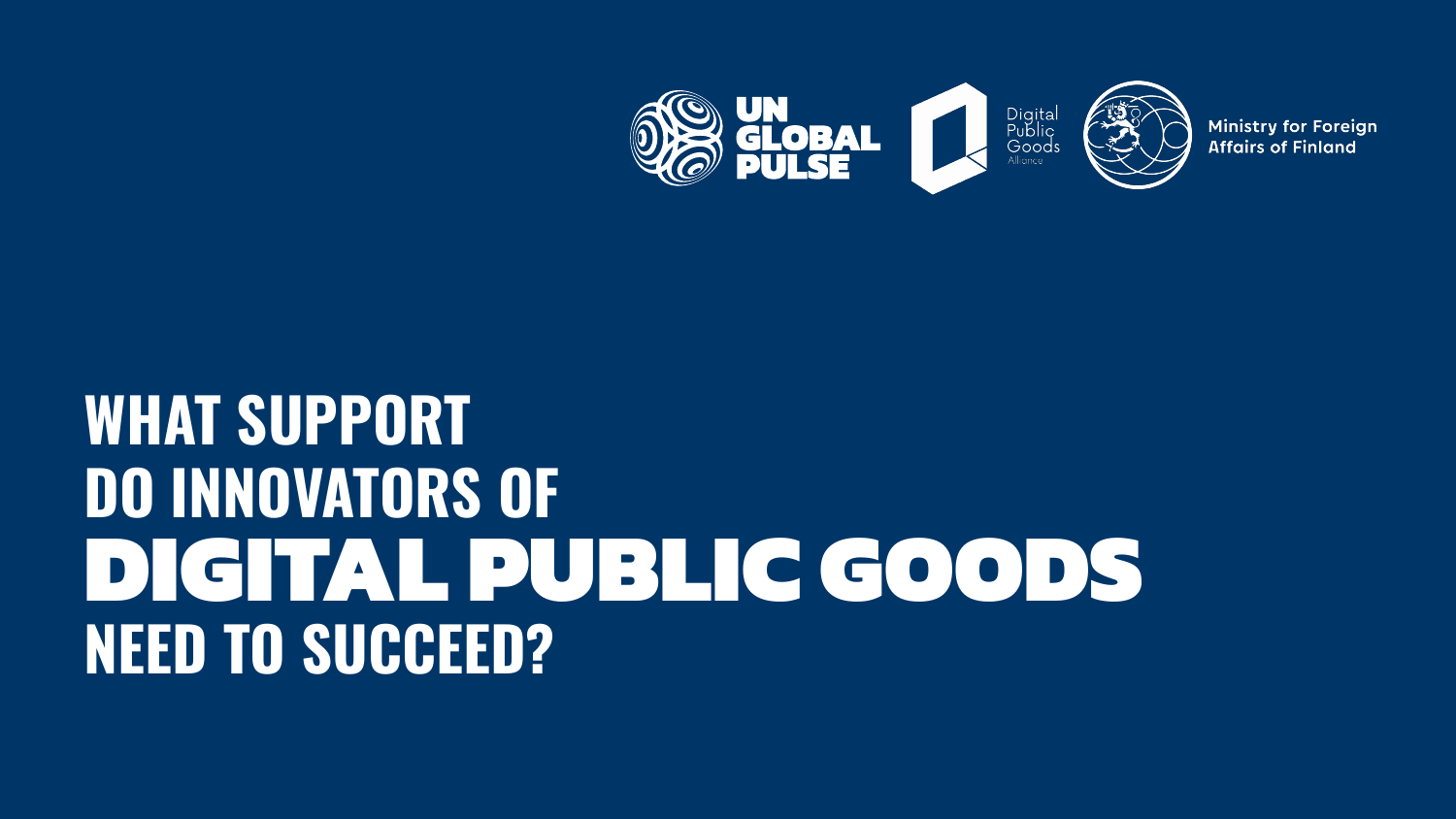# WHAT SUPPORT DO INNOVATORS OF DIGITAL PUBLIC GOODS NEED TO SUCCEED?

[Digital Public Goods](https://digitalpublicgoods.net/registry/) (DPGs) are a fundamental pillar in achieving the [Sustain](https://sdgs.un.org/goals)[able Development Goals](https://sdgs.un.org/goals) and driving the UN's Roadmap for Digital Co-operation. UN Global Pulse has been working to identify the bottlenecks and catalytic support required to make products scale ready or well positioned on the road to scale.

The project initially focused on innovations in maternal, newborn and child health, a focal area of the Sustainable Development Goals. However it soon emerged that many of the findings were not only applicable across health, but beyond into other sectors.

Interviews with innovators and other stakeholders identified a number of challenges faced throughout the innovation process, but particularly when moving from the pilot to scale stage. Further research revealed a need for tailored mentoring support to develop a sustainable business model and access to sources of funding. Knowledge sharing among innovators is limited with potential benefits arising from collaboration through communities of practice and easy access to resources such as guidelines or case studies.

This report provides an overview of the research findings, highlights the important role of DPGs in accelerating progress towards achieving the Sustain-able Development Goals and [Our Common Agenda](https://www.un.org/en/un75/common-agenda). It also outlines UN Global Pulse's plans to work with innovators and provides some calls to action for those interested in supporting this vital work.

# WHAT ARE DIGITAL PUBLIC GOODS?

A DPG is open source software, open data, open Artificial Intelligence (AI) model, open standard, or open content that adheres to privacy and other applicable laws and best practices, does no harm, and helps attain the Sustainable Development Goals (SDGs). The [Digital Public Goods Alliance \(DPGA\)](https://digitalpublicgoods.net/) is a multi-stakeholder initiative that established and maintains the [DPG standard](https://digitalpublicgoods.net/standard/) and [DPG](https://digitalpublicgoods.net/registry/)  [registry](https://digitalpublicgoods.net/registry/). It aims to increase the discovery, use of, and investment in digital public goods. UN Global Pulse has recently become a member of the DPGA, which means we will work collaboratively to advance digital public goods.

Public Goods: a commodity or service that is provided without profit to all members of a society, either by the government or a private individual or organisation which is to the benefit or well-being of the public.

Digital technologies: electronic tools, systems, devices and resources that generate, store or process data.

## **PUBLIC GOODS**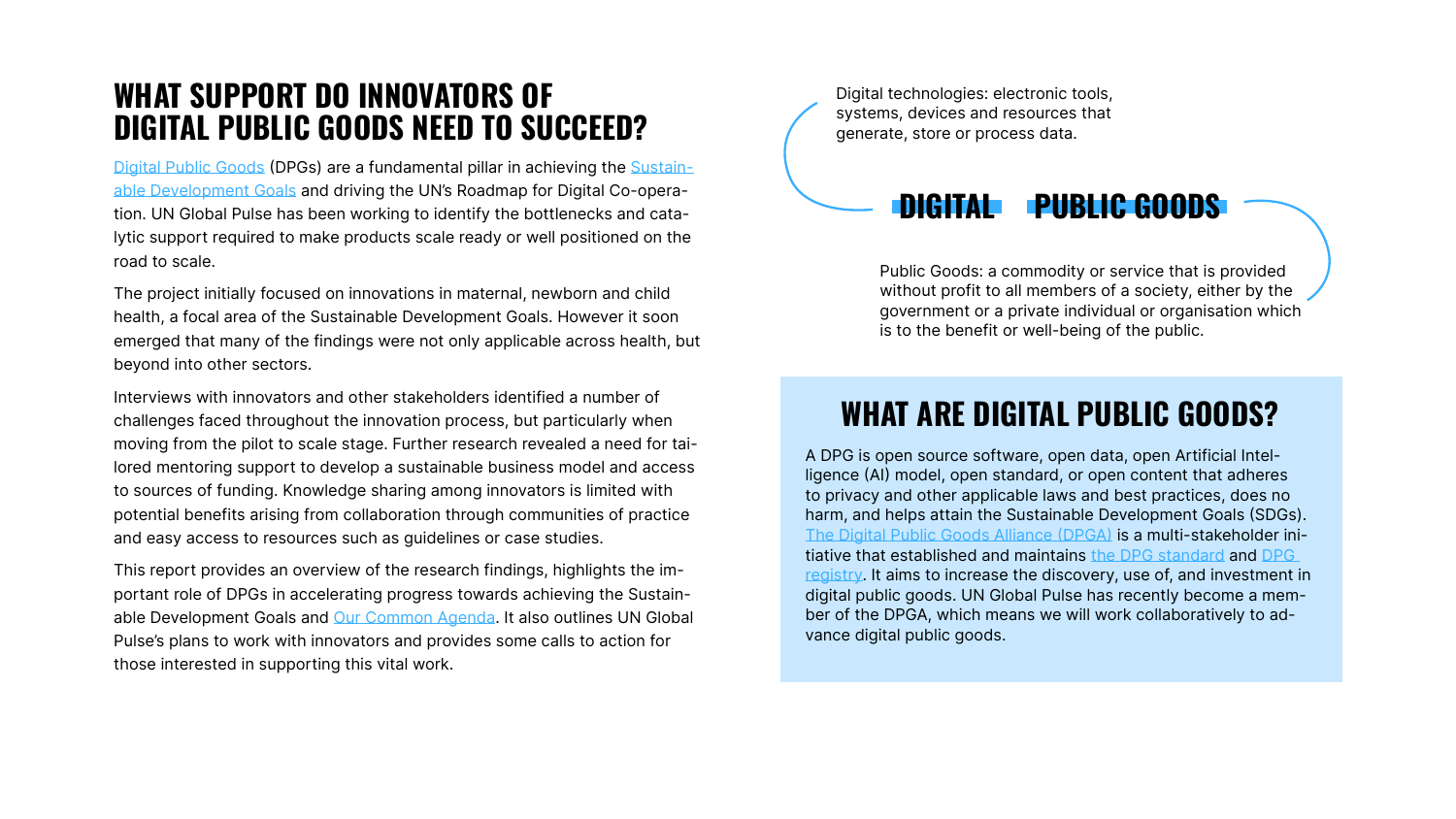# HOW WAS THE RESEARCH CONDUCTED?

An initial desk review identified 50 innovations focused on maternal, newborn and child health. Some of these are nominees to th[e DPG registry](https://digitalpublicgoods.net/registry/), others are listed on the World Health Organisation's [Digital Clearing House](https://who-dch.powerappsportals.com/en/), more were dis-covered through Digital Square's '[Map & match](https://digitalsquare.org/covid19-map-match)' exercise and some were identified through a process of snowballing research and word of mouth.

Innovators of these products were invited to participate in key informant interviews to identify the challenges and enablers of scaling digital solutions and moving along the path to becoming a DPG. To gain a range of perspectives, other stakeholders were also invited to participate in these discussions. Interviews were mostly conducted online, ranging from 30–60 minutes, between November 2021 and January 2022. One focus group was organised with 6 participants across Finnish academia, hospitals and education. See chart 1 for a breakdown of the participants.

> Following analysis of the qualitative research (see next section) recommendations were made to support innovators in scaling their digital products. To validate the qualitative research findings and inform adaptations to the original recommendations, a survey of DPG owners was launched in collaboration with the Digital Public Goods Alliance.

The survey was sent via email from the DPGA to DPG owners and organisations who have expressed interest in nominating their product to the DPG registry (circa 150 recipients). The survey was open from 22 March to 8 April 2022. Thirty six responses were received (24% response rate).

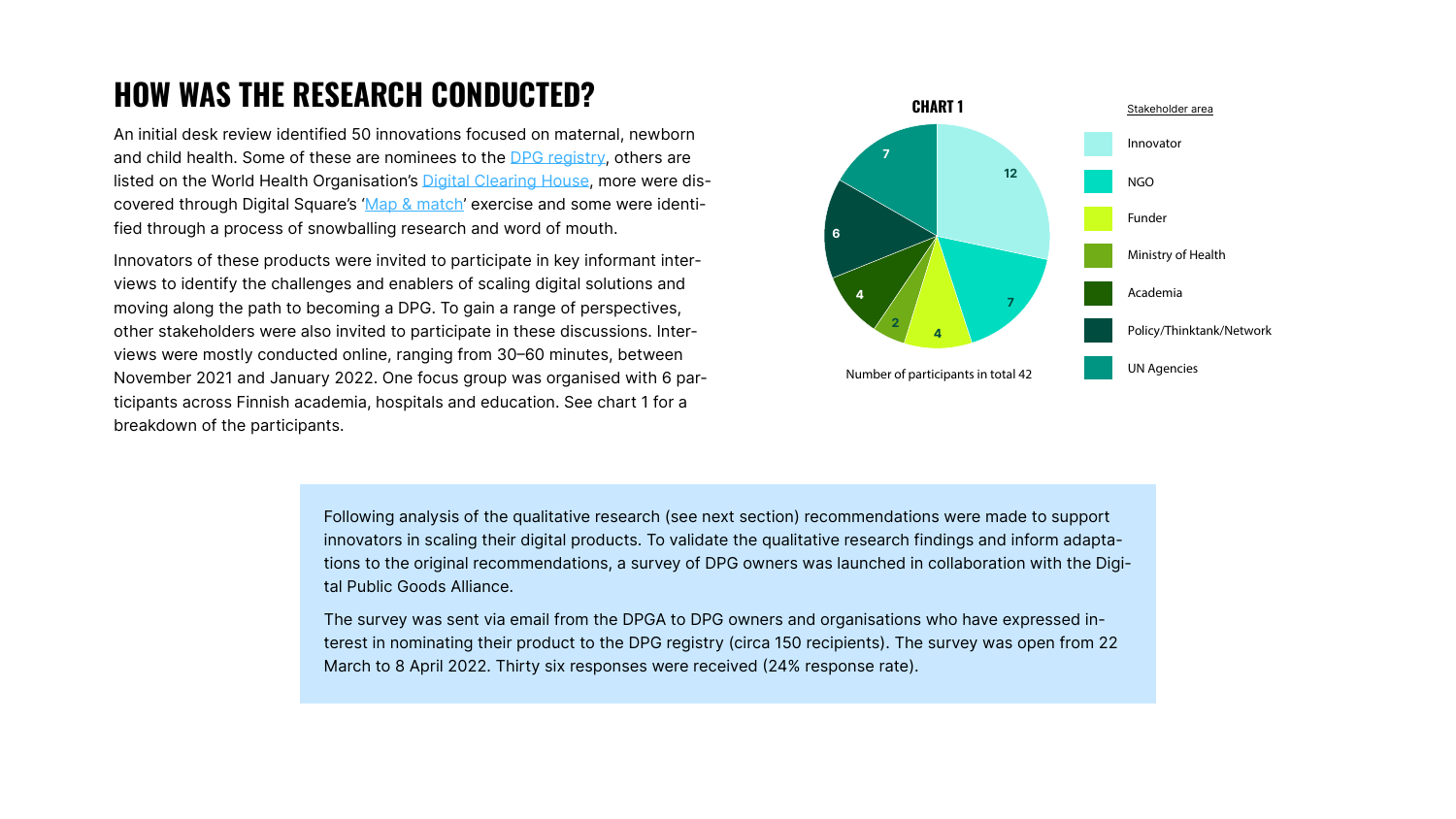To keep a broad focus in this report, detail of the first two themes is not provided here. The second two themes however have relevance across all sectors of digital innovation and provided the basis of the recommendations made. **COUNTRY LEVEL COORDINATION:** There is a lack of knowledge on what innovations have already been tested in an ecosystem and what the results were. Many informants identified a need to develop a mechanism to share this type of data. There was a feeling that in many LMICs the Ministry of Health has inadequate budgets to coordinate digital development programmes, making it hard to see the full picture of innovation in a country. Innovators reported struggling to find the right connections in a country and requested support from the UN on facilitating this more effectively. **DRIVER OF NEED:** A gap exists between what the health system needs (or priori-

The findings of the qualitative research were analysed into four broad themes: factors influencing poor reproductive, maternal, newborn and child health; priorities in improving RMNCH; the innovation process and scaling innovation challenges and success factors.

**FUNDING:** When innovations have been incubated through short term funding, there is a lack of follow up or funding opportunities to further develop or scale the solution. There is a need to move away from donor driven funds and to ensure ownership of a digital tool by national authorities. The principles of donor alignment for digital health aim to support national health strategies but there is a view that more needs to be done to re-emphasise them to make the best use of available funds.

#### THE INNOVATION PROCESS:

**ONGOING SUPPORT:** Most respondents felt there is a wealth of excellent support material in the form of guidelines, frameworks, principles, maturity models etc. What is needed now is the resource to facilitate implementation, in the form of hands-on technical expertise and funding. Technical assistance to adapt and adopt digital tools is required for DPGs to be successful at scale. Tools that are made available as DPGs have access to funding support in their development phase but less so as they require enhancements or adaptations. tises) and what solutions are being proposed or piloted. The Ministry of Health should be the driver of such needs, set out in a digital health strategy, but rarely is. Many participants spoke of the importance of co-design in innovation, putting the end user at the centre of solution development, in alignment with the principles for digital development. However a gap exists in identifying different user groups, end beneficiaries, buyers and decision makers. More effective collaboration across and between groups of stakeholders may help to ensure a product well suited to the local ecosystem.

# KEY INFORMANT INTERVIEWS WHAT DID WE LEARN FROM THE RESEARCH?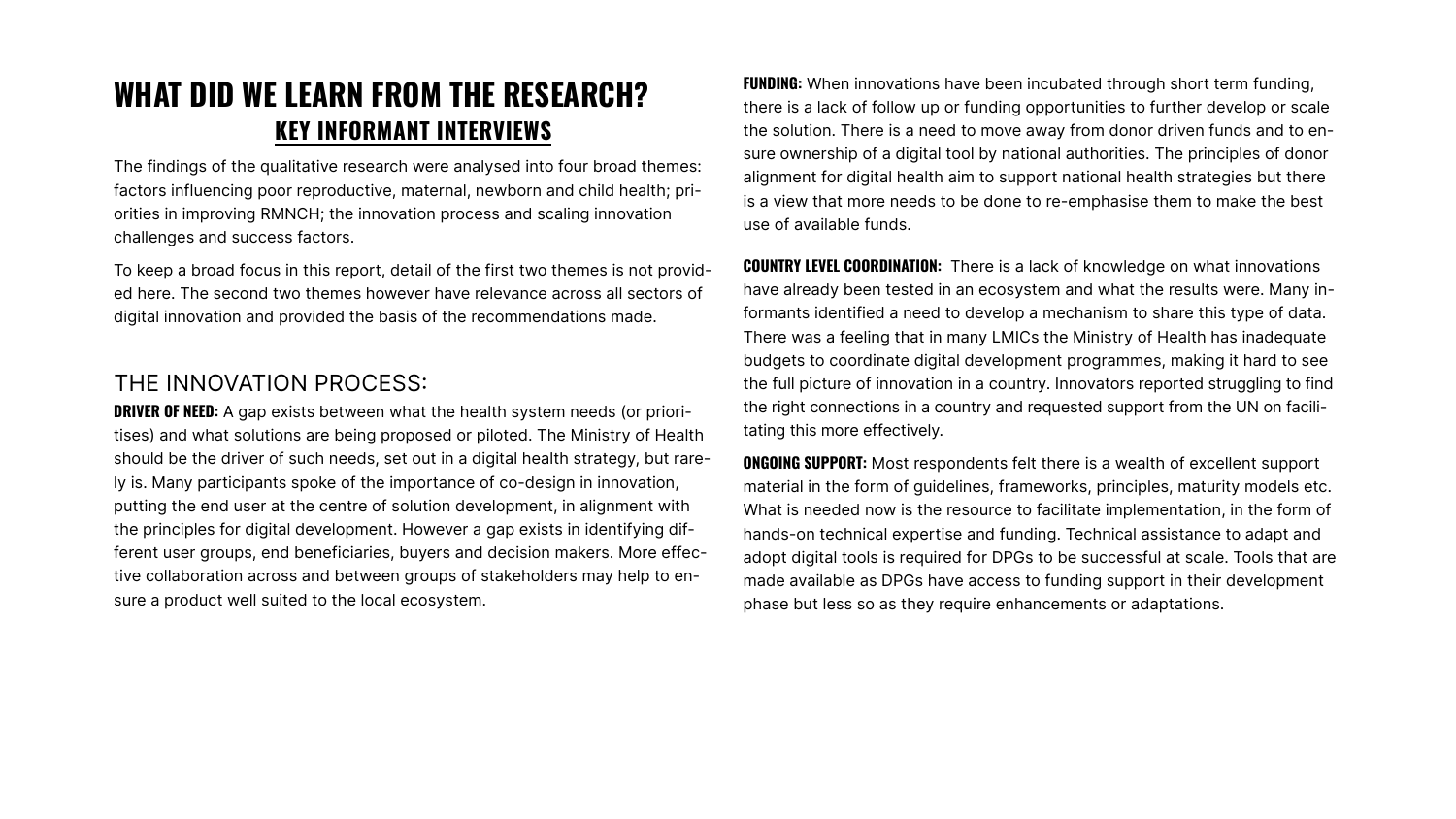scale (such as investment in servers or integration with other health systems) are not addressed from the start then require significant time and resources to resolve later.

SCALING INNOVATION: **CHALLENGES:** Many of the challenges to scaling centre on funding. Funding for digital health innovation was often short term and poorly coordinated, preventing proven innovations from progressing either in reach or function. A lack of planning for scale at the pilot stage means core considerations for SUCCESS FACTORS: Clear country ownership of digital health initiatives and programmes, supported by partners, is key to scaling success. This requires well-developed long term relationships between the Ministry of Health and partners, strong leadership within the Ministry for digital innovation, push back on initiatives that do not align with the digital health strategy and champions who support innovations.

Poor interoperability of systems is preventing many successful innovations from scaling.

Successfully scaled innovations met a clear need identified from a thorough needs assessment, aligned with Ministry of Health priorities, were co-designed with end users and were adapted to support the local context. Ministry of Health buy-in was most successful when clear evidence of results was presented, not just of the specific programme but to the wider health system.

Stemming from the research findings, three recommendations were proposed for discussion by a technical advisory group. Feedback from this group was incorporated to result in the following proposals: easy access to guidance on succeeding at scale; creation of a pool for experts for innovators to receive tailored mentoring support; and a community of practice for networking and knowledge sharing. These recommendations are discussed further in the next section.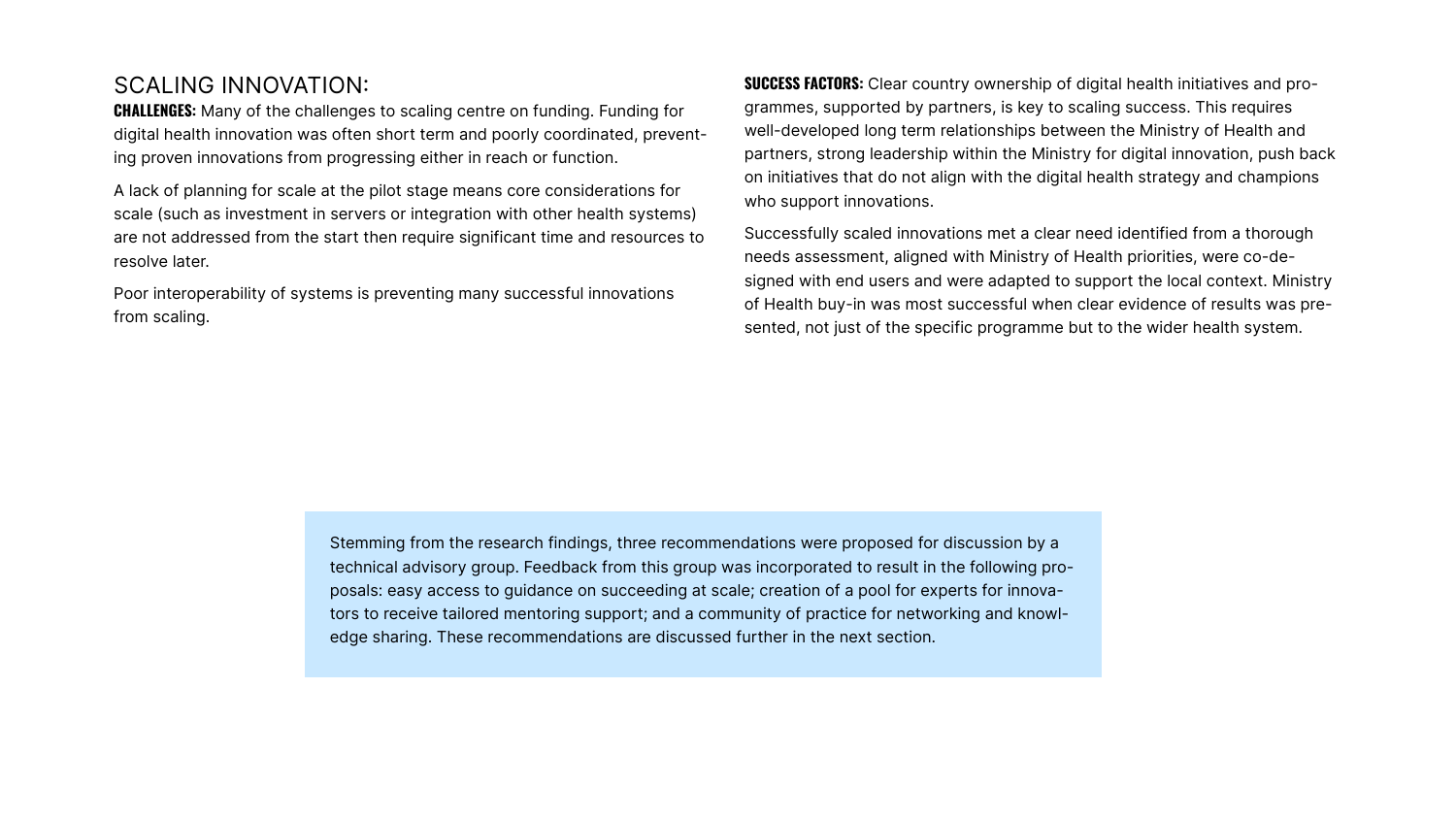### SURVEY OF DPG OWNERS

The survey aimed to validate the need for these proposals, gain feedback for adaptations and understand how innovators would engage with this support. We discovered that:

- The majority of respondents are based in the global south, indicating an interest in this concept from LMICs.
- Respondents were mostly working alone on the DPG or within a small team, highlighting a need for expert support in some specific areas.
- The key challenges DPG owners face relate to financing and sustainability of their products. A third core challenge is demand from implementers. While technical challenges including interoperability, licensing and data security were highlighted, these are not the DPG owners' priority.
- The majority of respondents would welcome access to an expert to support them in overcoming their scaling challenges. They would like to see a model that includes an initial workshop to fully understand the challenges, followed by a mentoring type relationship with ongoing support and advice.
- The majority of respondents would be interested in joining a community of practice relating to implementing/scaling DPGs. This should be open to a range of participants including owners, developers, implementers and technical experts. Topics for discussion should be driven by group needs, since a diverse range of subjects were suggested.

#### Full details of the survey results can be accessed on [this blog post.](https://www.unglobalpulse.org/2022/05/the-challenges-and-opportunities-of-scaling-digital-public-goods/)

How many people in your organisation are working on your DPG Project?

Which challenge is your highest priority? (select one)



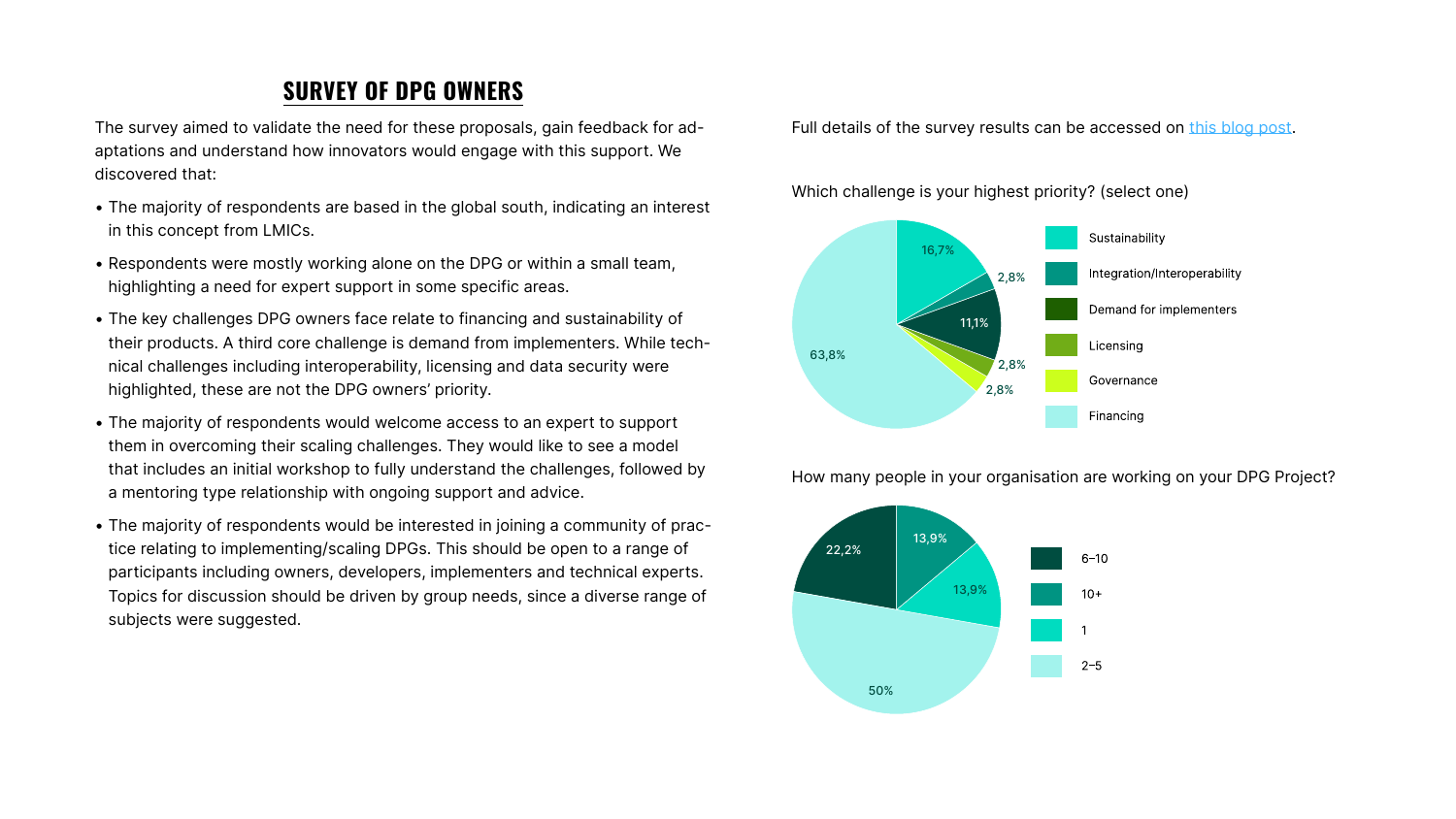# THE WAY FORWARD

UN Global Pulse will work with the Digital Public Goods Alliance to look for opportunities where **Communities of Practice** may provide valuable spaces for innovators to network and collaborate.

UN Global Pulse's scaling team is focused on supporting innovators move their products from the pilot stage to achieve real impact in contributing to the Sustainable Development Goals through scale. Currently, UNGP is designing with UN agencies and guided by existing good practices across the system, a support programme for digital public goods that manages a pool of experts to support innovators in overcoming their scale challenges.

# HOW CAN YOU CONTRIBUTE TO ADVANCING DIGITAL PUBLIC GOODS?

For the Digital Public Goods Alliance to achieve its mission, and for all of us collectively to achieve the SDGs, we must work together. Whether you represent a government, international organisation or NGO, tech company or start-up, research institution, think tank, or any other entity, you can get involved.

- JOIN THE DPGA AS A MEMBER ORGANISATION. Organisations in the Roadmap are committed to working transparently and collaboratively to support DPGs.
- **NOMINATE A DPG**. Nominate open source software, data, AI models, standards and content relevant to the sustainable development goals and do no harm.
- CONTRIBUTE TO THE DPG STANDARD. The DPG Standard establishes a baseline for recognition as a digital public good. The DPG Standard itself is an open project and open to contribution on [the GitHub repository](https://github.com/DPGAlliance/DPG-Standard/blob/main/standard.md).
- **SUPPORT THE DPG CHARTER PROCESS.** The DPGA and Digital Impact Alliance are co-leading the DPG Charter process which will bring together with a broad set of stakeholders from governments; private sector companies; philanthropic foundations; the United Nations, development banks and other multilateral institutions; non-governmental organisations, academia, media and other civil society organisations. This coordinated effort aims to mobilise high level stakeholder commitments, investments, and actions to advance the use of digital public goods.